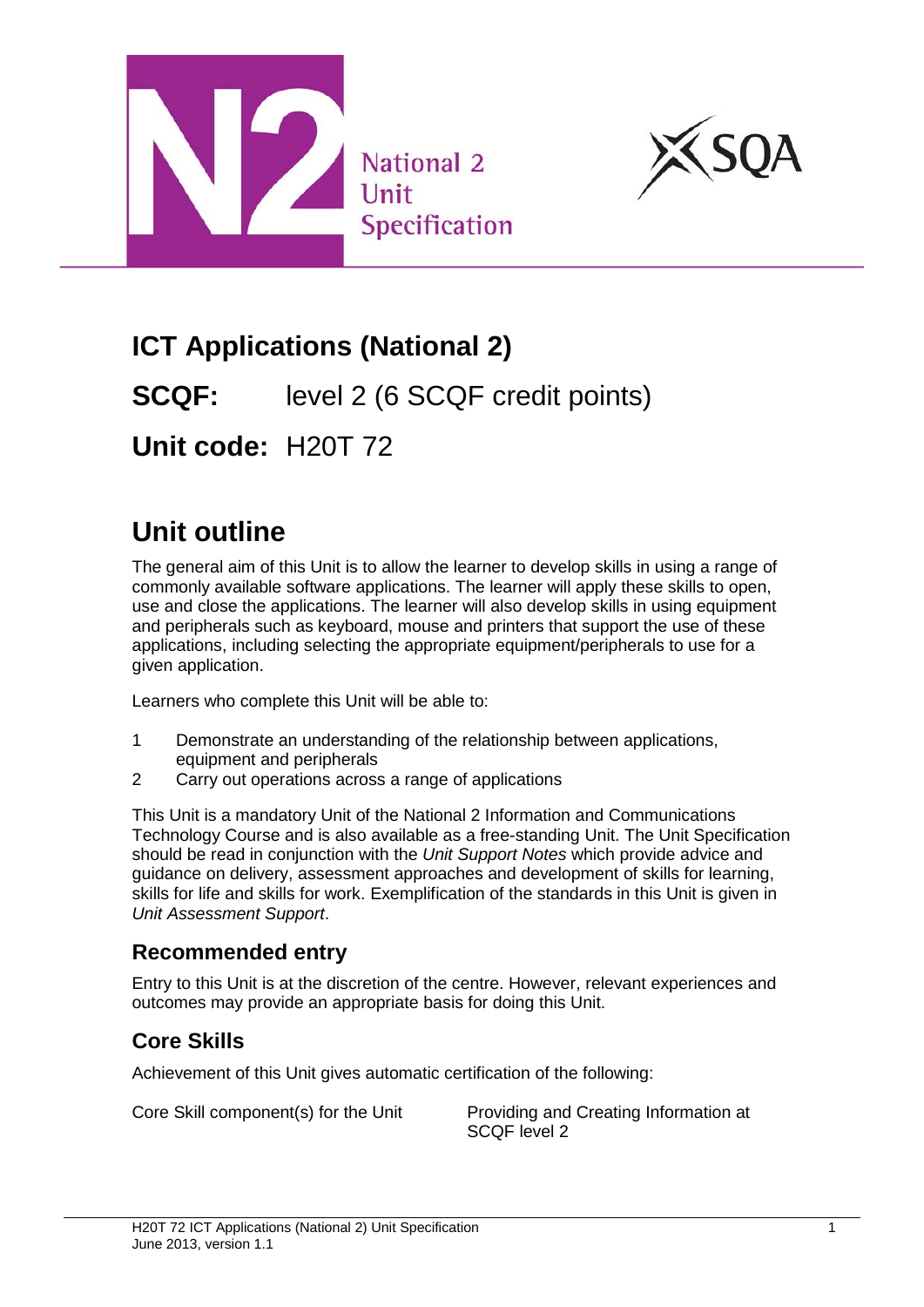



This Unit Specification has been designed to ensure that there are no unnecessary barriers to learning or assessment. The individual needs of learners should be taken into account when planning learning experiences, selecting assessment methods or considering alternative evidence. For further information, please refer to the *Unit Support Notes.*

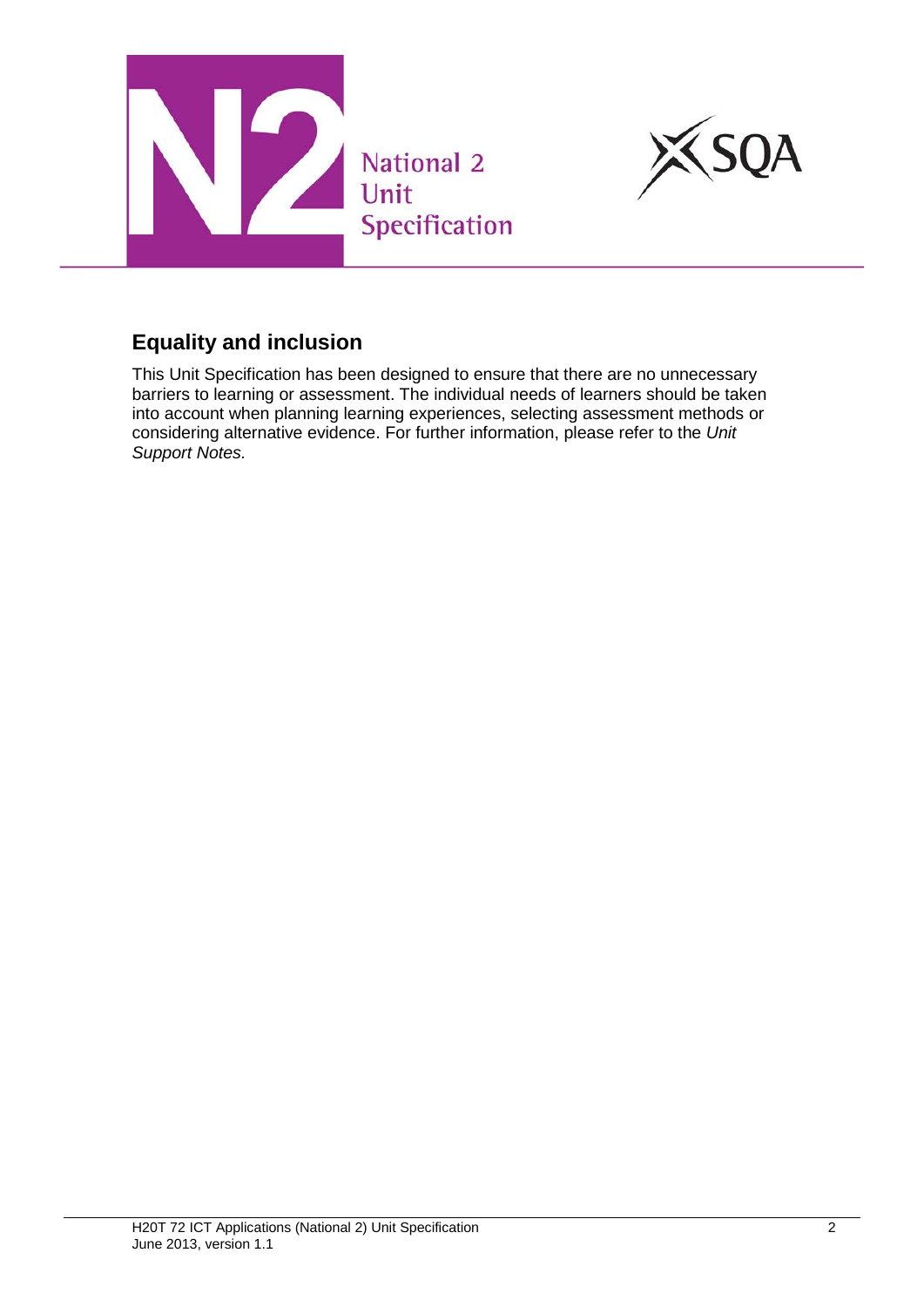# **Standards**

## **Outcomes and assessment standards**

### **Outcome 1**

The learner will:

#### **1 Demonstrate an understanding of the relationship between applications, equipment and peripherals by:**

- 1.1 Identifying a range of equipment and peripherals
- 1.2 Choosing appropriate equipment/peripherals for given applications
- 1.3 Following health and safety requirements when using equipment/peripherals
- 1.4 Following hygiene guidelines when using equipment/peripherals

### **Outcome 2**

The learner will:

#### **2 Carry out operations across a range of applications by:**

- 2.1 Following correct procedures to open the applications
- 2.2 Demonstrating skills in using the main functions of the applications
- 2.3 Using save and print functions of the applications
- 2.4 Following correct procedures to close the applications

## **Evidence Requirements for the Unit**

Assessors should use their professional judgement, subject knowledge and experience, and understanding of their learners, to determine the most appropriate ways to generate evidence and the conditions and contexts in which they are used.

Evidence may be presented for individual Outcomes or it may be gathered for the Unit as a whole through integrating assessment in one single activity. If the latter approach is used, it must be clear how the evidence covers each Outcome.

It is expected that learners will receive support to achieve the Outcomes of this Unit.

For Outcome 1, evidence that the learner has used at least two pieces of equipment/peripherals for at least two applications is required. Evidence of the learner's sustained activity in respect of following health and safety and hygiene requirements for at least two applications is required.

For Outcome 2, evidence that the learner has completed the tasks for at least two applications is required.

The range of applications could include word processing, spreadsheets, simple databases, the drawing element of a graphics package, or presentation software.

Evidence can be presented in a variety of formats, such as written, oral, or pictorial, and may be gathered using the learner's usual means of communication.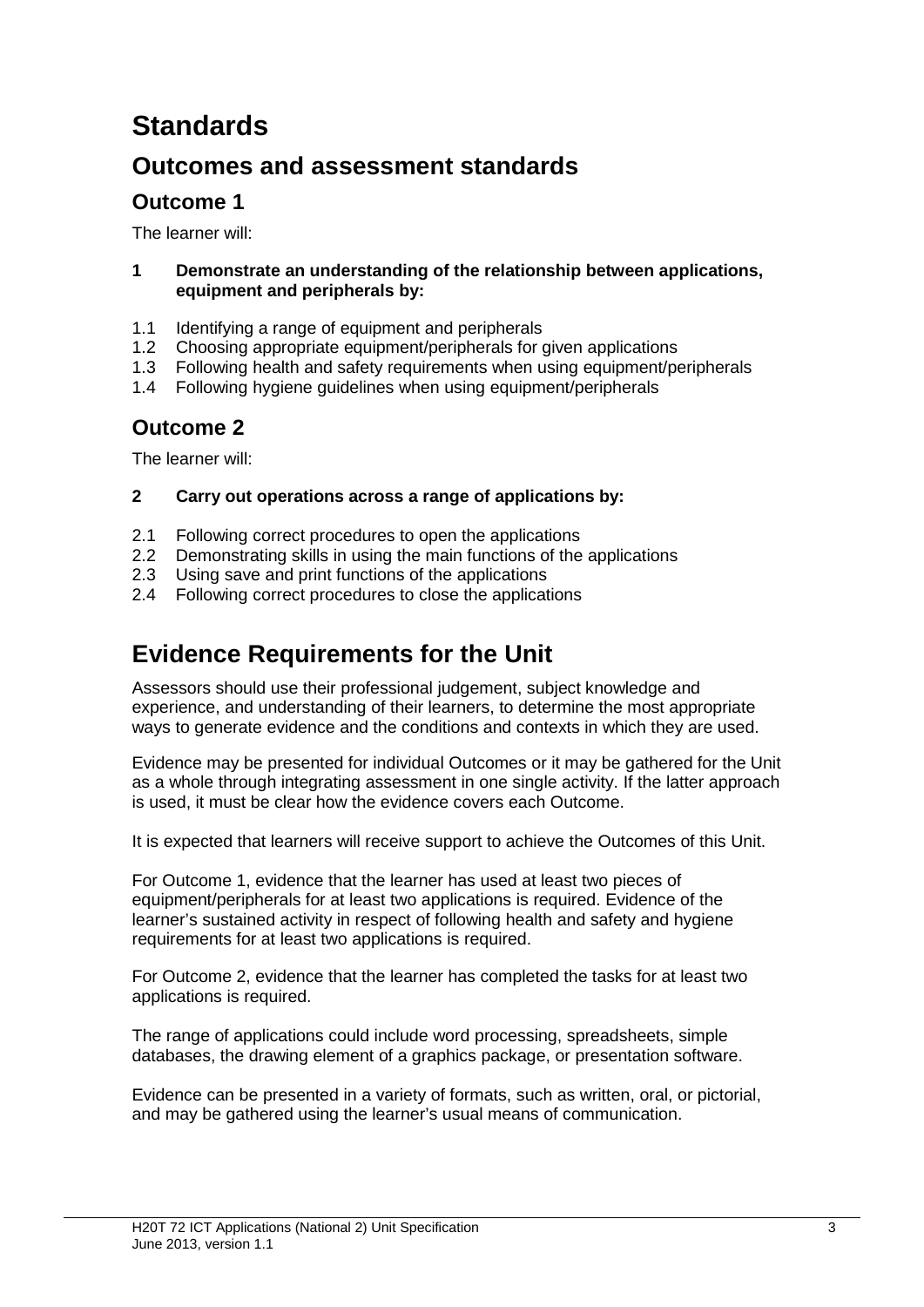Exemplification of assessment is provided in *Unit Assessment Support*. Advice and guidance on possible approaches to assessment is provided in the *Unit Support Notes.*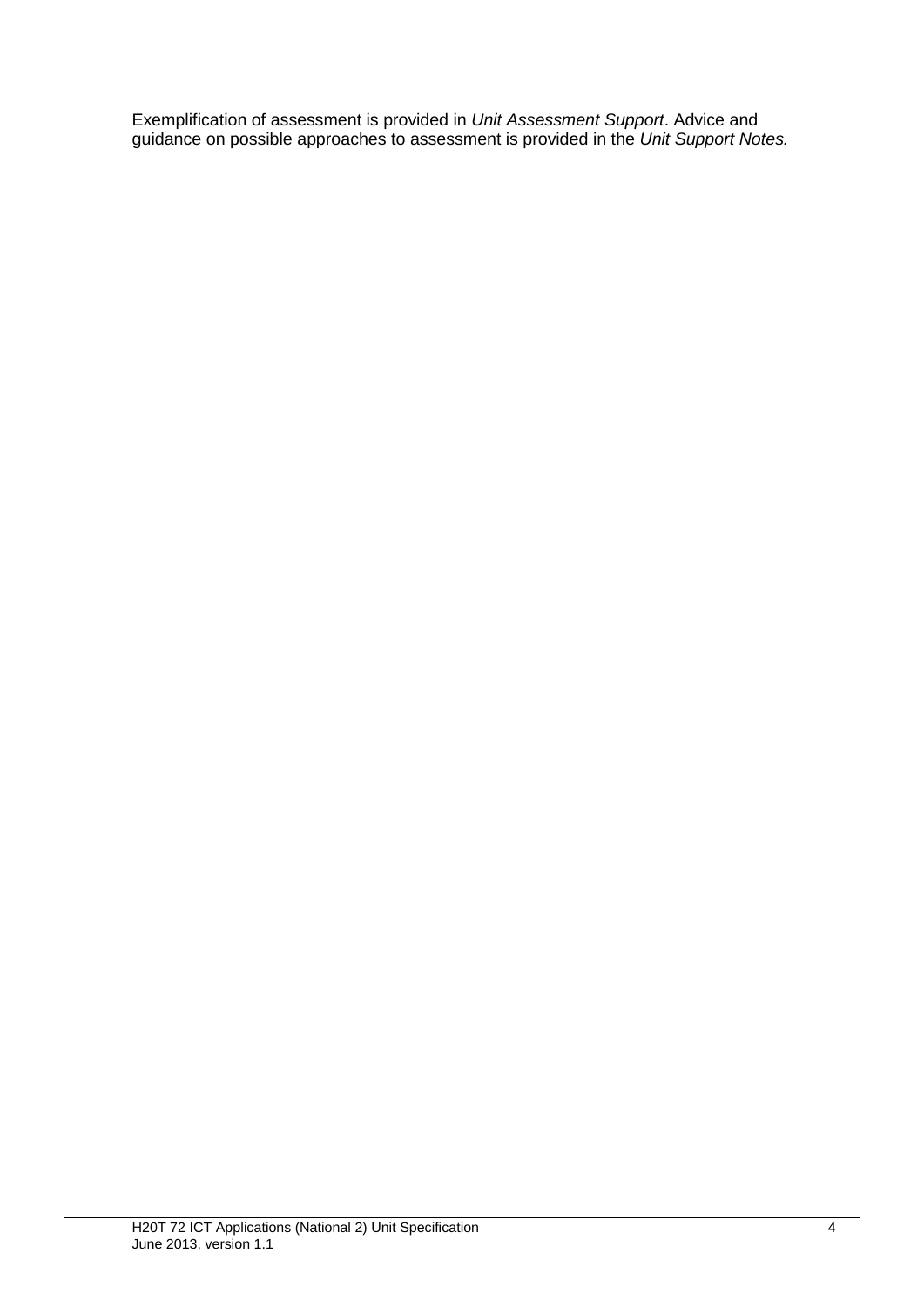## **Development of skills for learning, skills for life and skills for work**

It is expected that learners will develop broad, generic skills through this Unit. The skills that learners will be expected to improve on and develop through the Unit are based on SQA's *Skills Framework: Skills for Learning, Skills for Life and Skills for Work* and drawn from the main skills areas listed below. These must be built into the Unit where there are appropriate opportunities.

#### **4 Employability, enterprise and citizenship**

4.2 Information and communication technology

#### **5 Thinking skills**

- 5.1 Remembering
- 5.3 Applying
- 5.5 Creating

Amplification of these is given in SQA's *Skills Framework: Skills for Learning, Skills for Life and Skills for Work.* The level of these skills should be at the same SCQF level as the Unit and be consistent with the SCQF level descriptor. Further information on building in skills for learning, skills for life and skills for work is given in the *Unit Support Notes.*

Employability, enterprise and citizenship skills shown in this National Unit provide automatic certification of Core Skill component: Providing and Creating Information at SCQF level 2.